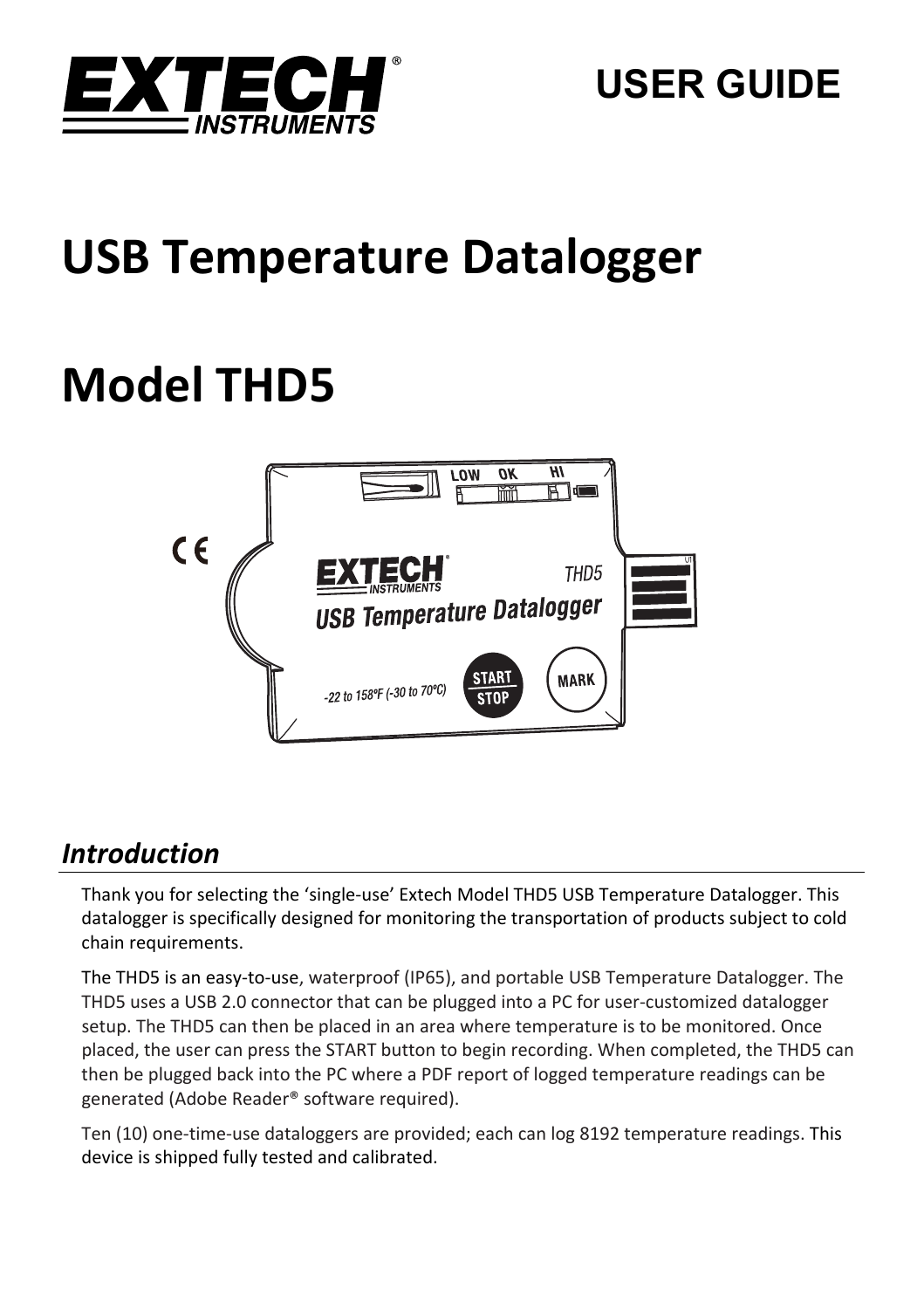## *Datalogger Description*

- 1. USB 2.0 'Plug & Play' connector. USB driver is not required.
- 2. LED indicator:

Low/High: Red LED blinks when measurement exceeds an alarm threshold

Green OK: Green LED blinks three times every 5 seconds when logger is in standby mode. When logging is started, the green LED blinks every 2 seconds

Red Low Battery: Red LED blinks every 2 seconds when power is too low to provide accurate logging

- 3. NTC thermistor provides accurate temperature measurements
- 4. Pre‐installed CR2032 battery
- 5. START/STOP button:

After the logger is programmed, press and hold the 'START' button for 2 seconds to begin logging. To stop, press and hold the 'STOP' button for 2 seconds.

6. MARK button:

This button is used to manually place a 'bookmark' in the datalog record. These time‐stamped marks appear in the PDF report that can be generated on a PC.

7. IP65 zipped plastic bag:

Open the bag and remove the unit for programming. After programming, return the unit to the plastic bag and seal the bag before logging.

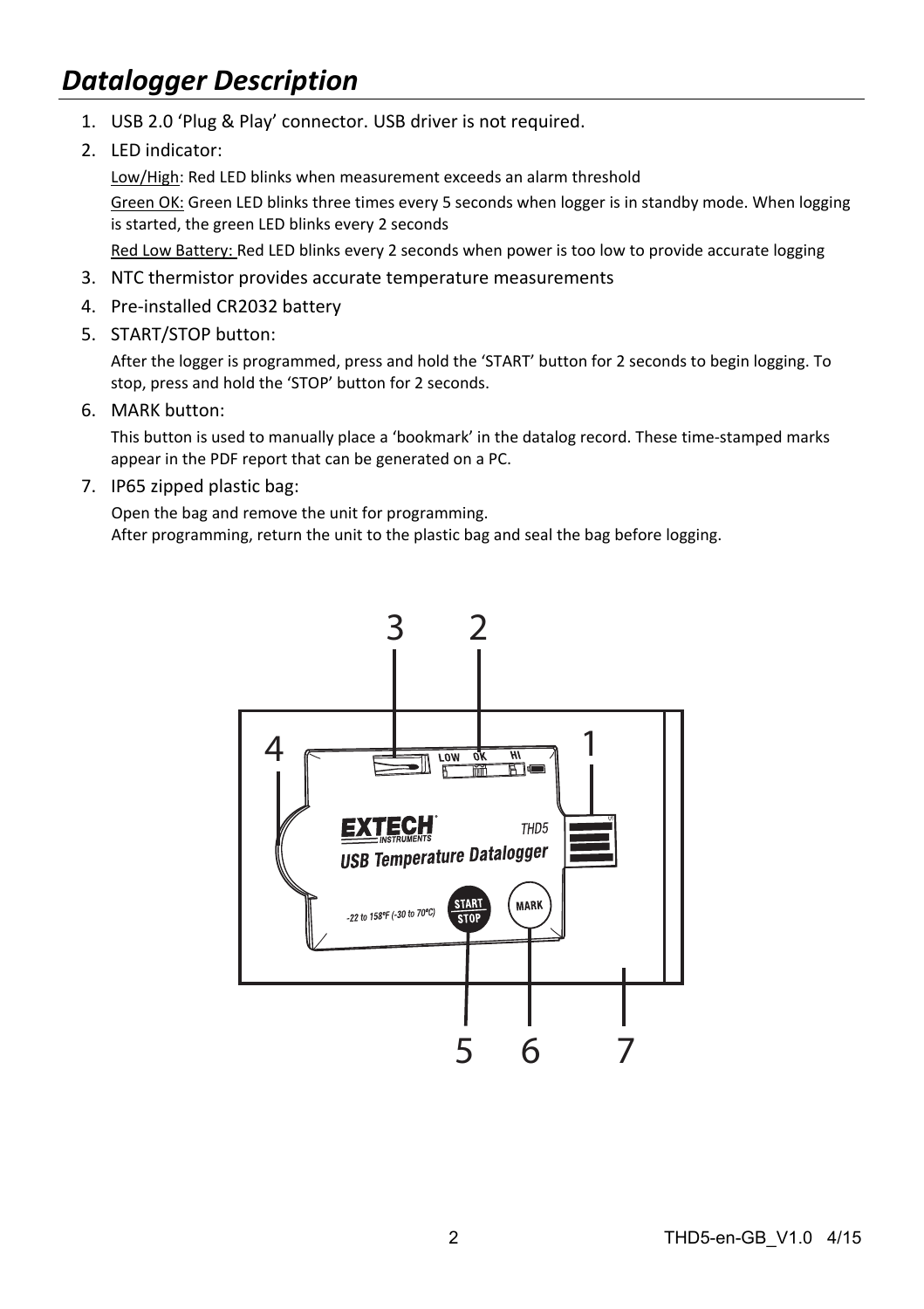# *Datalogger Configuration Screen Description*

Connect the THD5 to the PC via the USB port to open this screen. Refer to the Operation Section below for details on the items shown on this Screen:

PDF Logger Configuration Tool  $1.$  $\cdot$   $\epsilon$  English  $\subset$  German  $\subset$  French  $\cap$  Italian  $\subset$  Spanish  $2 -$ 8 1. Language selection Sampling Rate: Alarm Type:  $=$  $5min$ ᅱ ↴ Single Event 2. Logger sampling rate 3. Start Delay: Alarm Delay: 9 3. Logger start delay time  $\overline{0min}$ ↴  $\overline{0 \text{min}}$  $\overline{\phantom{0}}$ 4. Temperature unit selection  $-10$ Δ. Temp, Unit: Alarm Limit: 5. Password mode selection Celsius न  $15...25$  C  $\overline{\phantom{a}}$ 6. User's company name 51 Password: 7. Confirm settings Disable ↴  $-11$ 8. Select alarm type Company Name:  $6 -$ 9. Set alarm delay time 10. Select high and low alarm 7. thresholds Cancel Save  $-12$ 11. Alarm range (for cumulative alarm type) Manual 13 12. Cancel programming

# *Operation*

#### *NOTES:*

*1. Adobe Reader*® *software is required.* 

13. Open user manual PDF

- *2. Please program the logger and generate the PDF report at room temperature only.*
- *3. The programming executable files are identified by the \*.exe format.*

### **Configuring the data logger**

At any time before logging is started, the logger can be programmed and re‐programmed.

- 1. Connect the data logger to a PC via the USB port.
- 2. The Logger status LEDs blink twice.
- 3. The software window will appear on the PC.
- 4. Click on 'Open Folder' to view the available files.
- 5. Open the file "PDF Logger Configuration Tool.exe".
- 6. The default language is English; select German, French, Italian, Spanish, or Portuguese as desired. The generated PDF report format will match the language selected.
- 7. To review the instruction manual, click 'Manual' to link to the User Manual PDF file.
- 8. The Programmable Parameters are defined below:
	- **User Company Name**

Input a company name that will be printed on the PDF report (20 characters max.).

**Sampling rate**

Select the datalogging sampling rate (interval) from 30 seconds to 2 hours.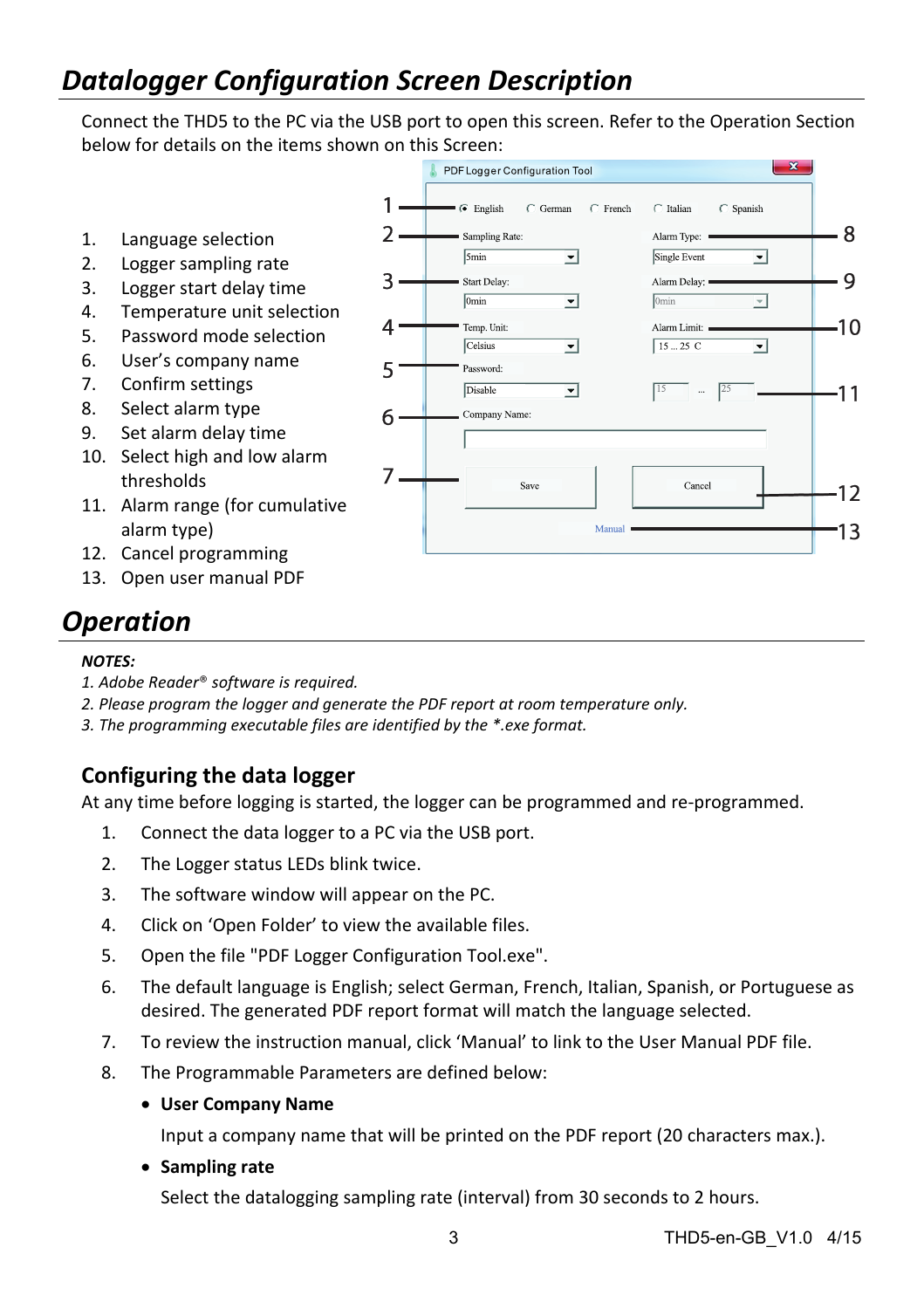#### **Start delay**

Select a period of time that must elapse before recording can begin after the START button is pressed (select from 0 min to 2 hours).

#### **Alarm delay**

The preset alarm delay time for **single alarm type** is always zero.

The adjustable alarm delay time for **cumulative alarm type** is 5 minutes to 2 hours.

#### **Alarm types**

Regardless of what alarm type is selected, the LED will continue flashing (once it is triggered) even when the measured value later returns to the normal range.

Single Alarm: The LED alarm is triggered immediately when the measured value exceeds the alarm threshold.

Cumulative: The LED alarm is not triggered when the measured value exceeds the alarm threshold. The LED alarm is triggered only when the average value, during the alarm delay time, exceeds the alarm threshold.

Disable: No LED alarm function during the logging process

**Alarm value**

Select the alarm threshold value. For example if  $2^{\sim}8^{\degree}$ C is selected: When the measured value falls below  $2^{\circ}$ C or exceeds 8  $^{\circ}$ C the LED indicator will trigger.

**Unit**

Select the desired temperature unit for the PDF report (Celsius or Fahrenheit).

**Time Zone**

The THD5 Logger auto synchronizes the time zone with a PC when 'Save' is selected to confirm a setting. Note: Time zone changes occurring during logging are not taken into account.

**Password**

The password security function is OFF by default. The password function can be enabled and a 16 alphanumeric character (max.) password can be used to prevent unauthorized re‐programming

Once all the programming is complete, press 'Save' to confirm the settings. If desired, close the setup window and remove the logger from the PC USB port.

#### **The default values for above parameters:**

| Sampling rate       | 5 minutes               |
|---------------------|-------------------------|
| Start delay         | 0 minutes               |
| Alarm delay         | 0 minutes               |
| Temp. Unit          | °۲                      |
| <b>Alarm Limits</b> | $15^{\circ}25^{\circ}C$ |
| Alarm Type          | Single Event            |
| Language            | English                 |
| Password            | <b>Disabled</b>         |
| <b>Company Name</b> | <b>Blank</b>            |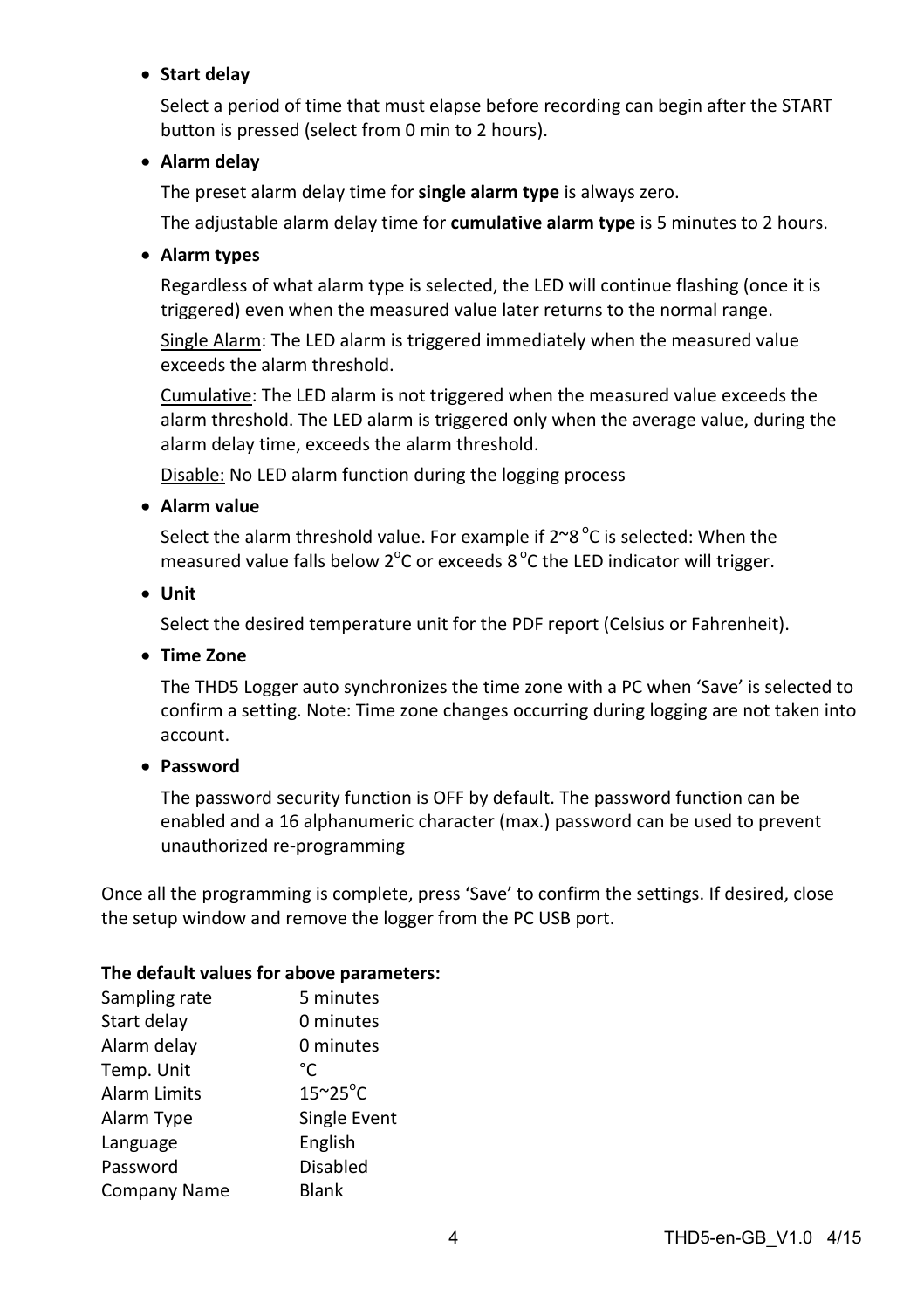## **Start Datalogging**

- 1. When the THD5 is successfully programmed, the green LED blinks three times every 5 seconds to indicate the logger is in standby mode
- 2. Place the unit into the supplied plastic bag and seal the zipped bag well; then press and hold the 'START' button for two seconds to start the datalogger
- 3. The Red LEDs will flash three times to indicate that the datalogger is activate
- 4. During the datalogging, the green LED will blink every two seconds. If battery power is too low to maintain normal operation, the red LED will blink
- 5. To place a bookmark manually during datalogging, press the 'MARK' button. Up to eight (8) bookmarks can be placed in a datalog session.

## **Download Logged Data (PDF Report)**

Press and hold the 'STOP' button for two seconds to stop the datalogger (the logger automatically stops when the log reaches 8192 readings). Alternatively, plug the logger directly into the PC USB port to stop the logging and to generate a PDF report. After a few seconds the PDF report will be generated. The PDF report includes reading data and trend graph. The status LEDs will blink while the logger is generating the PDF report.

**NOTE**: Once the Datalogger is Started and then Stopped, the unit cannot be reused. A new unit would have to be used to make new recordings. Ten (10) loggers are supplied in the package.